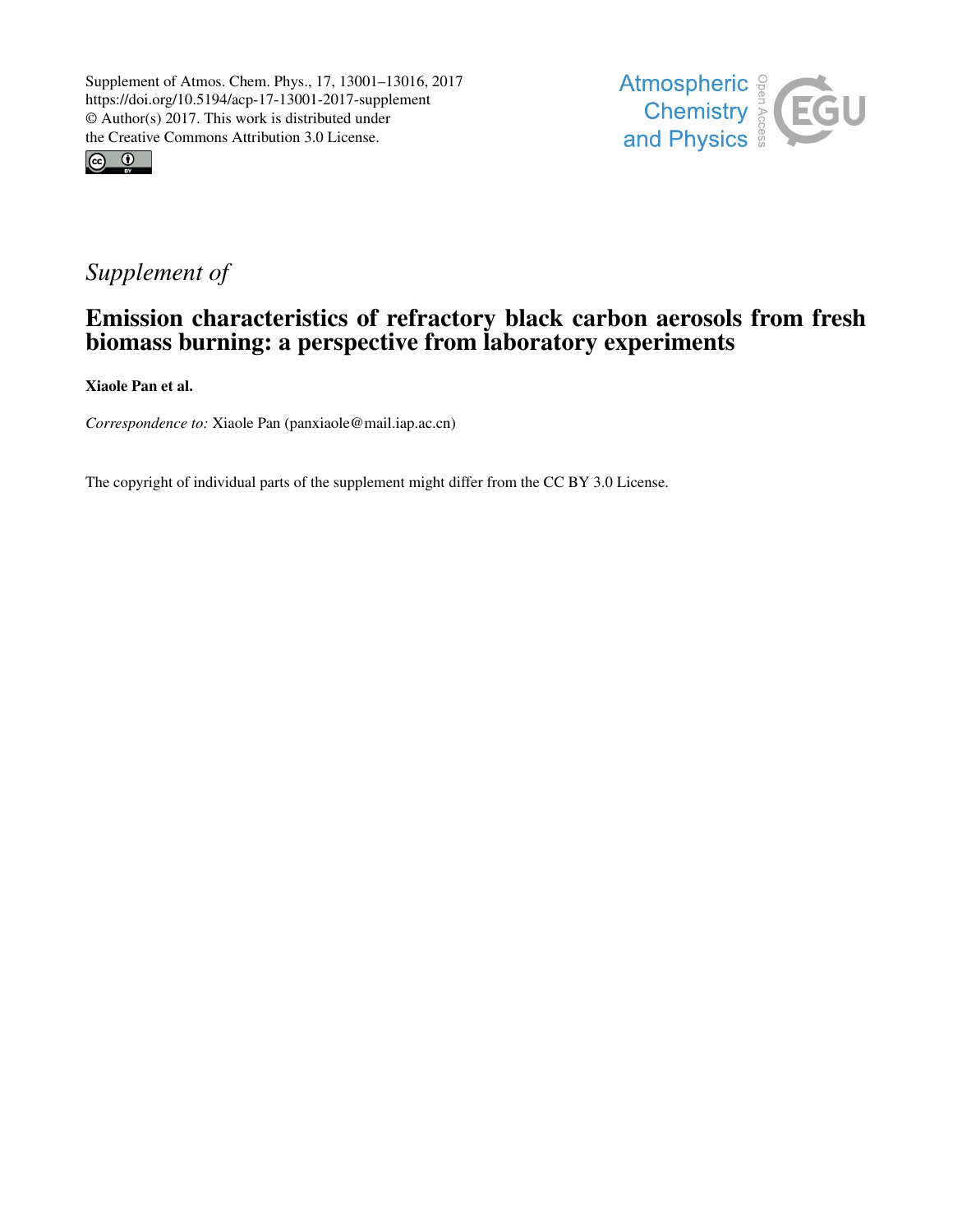

Figure. S1 The mass of FS particles and effective density as a function of is mobility diameter. The Effective density of FS particles was measured using a DMA-APM-CPC system.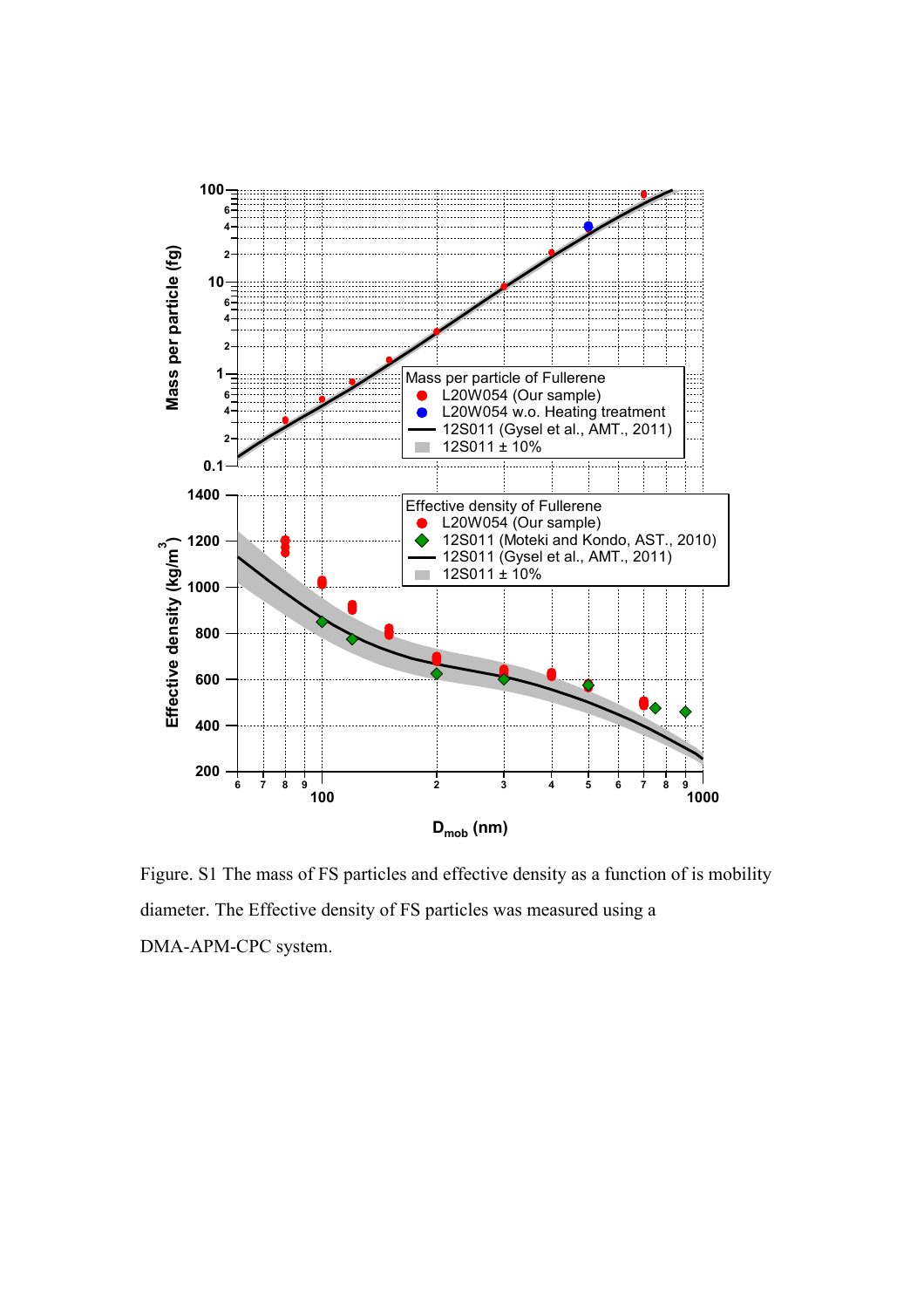

Figure S2. Detection efficiency of SP2 as a function of mass equivalent diameter of rBC particle at  $80 \text{ nm} \sim 190 \text{ nm}$ . The y-axis represents the count ratio between SP2 and CPC3010 measurements



Figure S3. Scatter plot and linear regression of LEO\_fitting Shell diameter of coated rBC and its Mobility diameter determined by Tandem DMA-SP2 system.